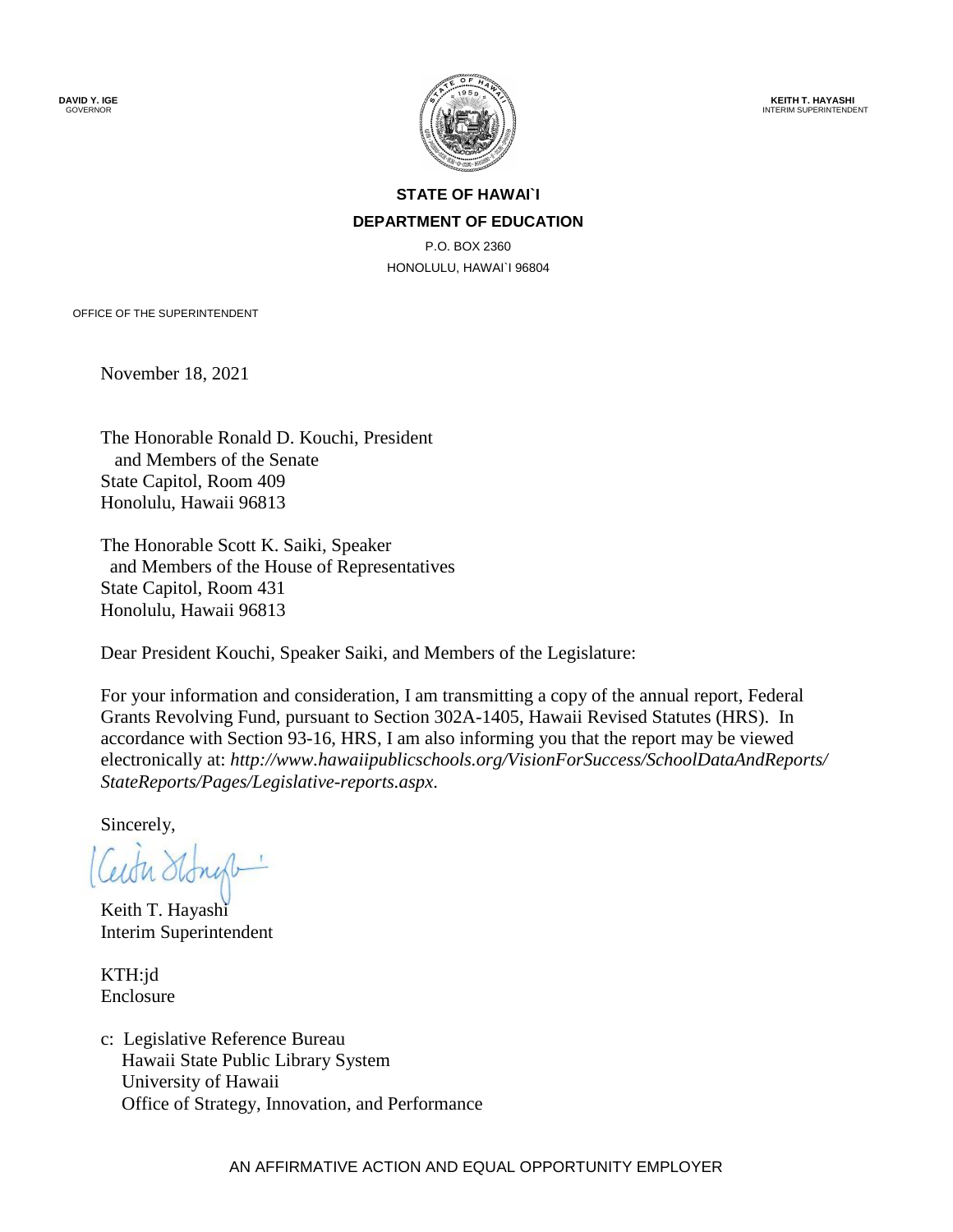

# State of Hawaii Department of Education

# **Annual Report on Federal Grants Revolving Fund**

November 2021

Section 302A-1405, Hawaii Revised Statutes, requires the Hawaii State Department of Education (Department) to annually report on activities related to the Federal Grants Revolving Fund (Revolving Fund) including a list of grant applications and awards received.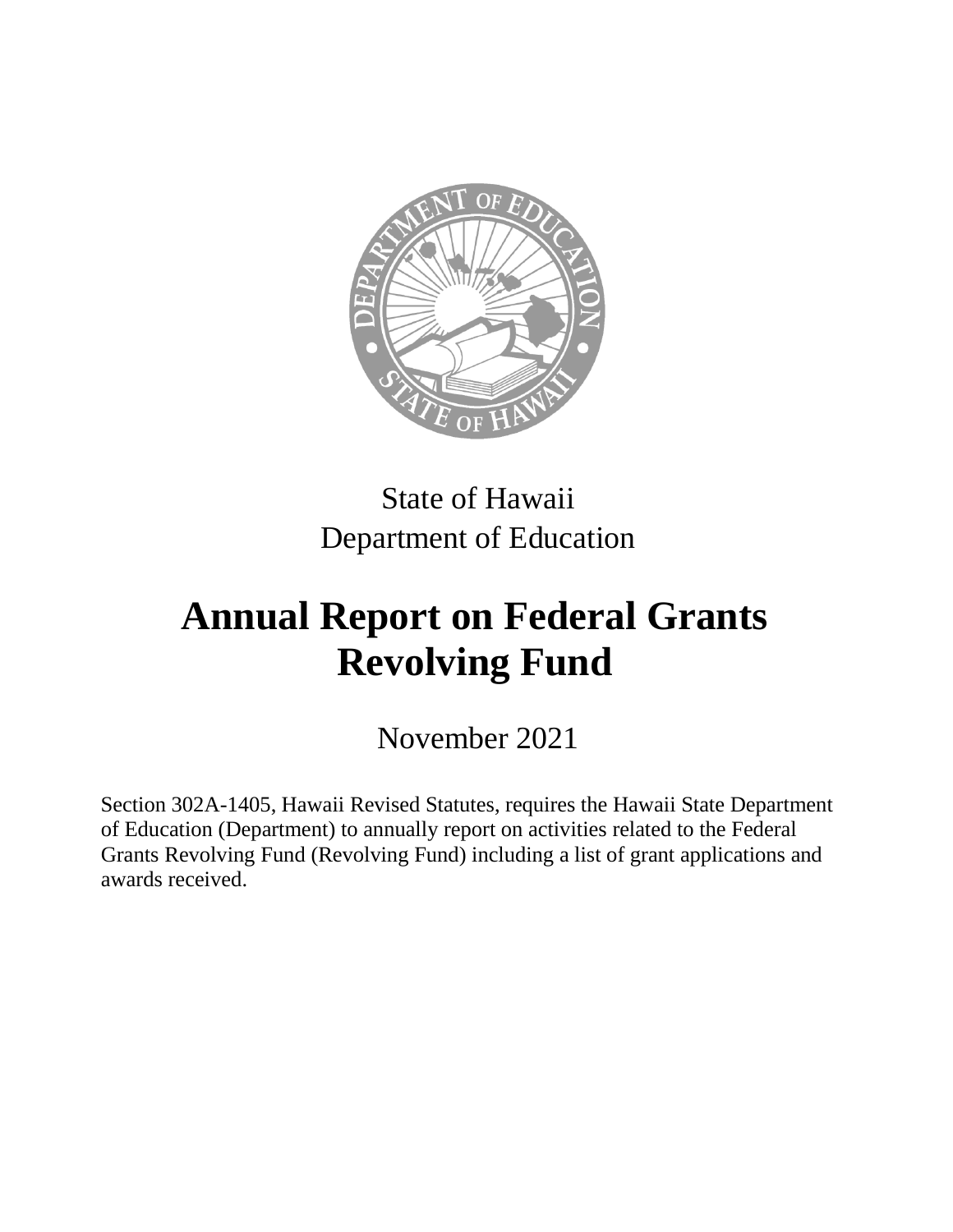#### **LEGISLATIVE REPORT Section 302A-1405, Hawaii Revised Statutes Federal Grants Revolving Fund**

The Federal Grants Revolving Fund (Revolving Fund) revenues are derived from the difference between the indirect cost rate for discretionary and non-discretionary grants. In fiscal year 2021 (FY21), the revenues were \$118,882 with an ending cash balance of \$871,097.

The following table shows the breakdown of expenditures for FY21.

| Funds                            | Expenditures* |
|----------------------------------|---------------|
| A (Personnel Services)           |               |
| A1 (Other Personnel<br>Services) |               |
| (Other Current Expenses)<br>В    | \$73,025      |
| C (Equipment)                    |               |
| <b>TOTAL*</b>                    | \$73,025      |

\*Figures were rounded to the nearest dollar.

"B" funds were used to support expenses in the Policy, Innovation, Planning, and Evaluation Branch, the Department's single point of contact for federal and nonfederal grant submissions and manager of the Capacity Building Grant program described below.

Expenses include complex area grant fund requests under the Capacity Building Grant Program.

Activities related to the Revolving Fund during FY21 include the following:

# **(1) Federal Grant Application Submissions**

| <b>Funding Source and Program Title</b>                                                                                                                                                                                 | CFDA#   | Amount<br><b>Requested</b> | Amount<br>Awarded |
|-------------------------------------------------------------------------------------------------------------------------------------------------------------------------------------------------------------------------|---------|----------------------------|-------------------|
| U.S. Department of Education: "Huaka'i e Ho'ola: Journey<br>to Healing through School-Based Mental Health Services"                                                                                                     | 84.184H | \$15,625,000               | Pending           |
| Grants to Military-Connected Local Educational Agencies<br>for Academic Support Programs: "Strengthening STEM<br>Skills through Career Pathways and Project-Based<br>Learning in Health Sciences and Natural Resources" | 12.556  | \$1,000,000                | Pending           |
| State Personnel Development Grants: "Evidence-Based<br>Professional Learning to Improve Oral Language and<br>Foundational Literacy Outcomes for Students with<br>Disabilities"                                          | 84.323A | \$7,000,000                | Not awarded       |
| OIA Department of the Interior-COFA: Compact Aid                                                                                                                                                                        | 15.875  | \$2,106,475                | \$2,106,475       |
| Native Hawaiian Career and Technical Education<br>Program: "Pupukahi I Holomua"                                                                                                                                         | 84.259A | \$499,527                  | Not awarded       |
| Native Hawaiian Career and Technical Education<br>Program: "Ke ala I ka holomua"                                                                                                                                        | 84.259A | \$2,488,336                | Not awarded       |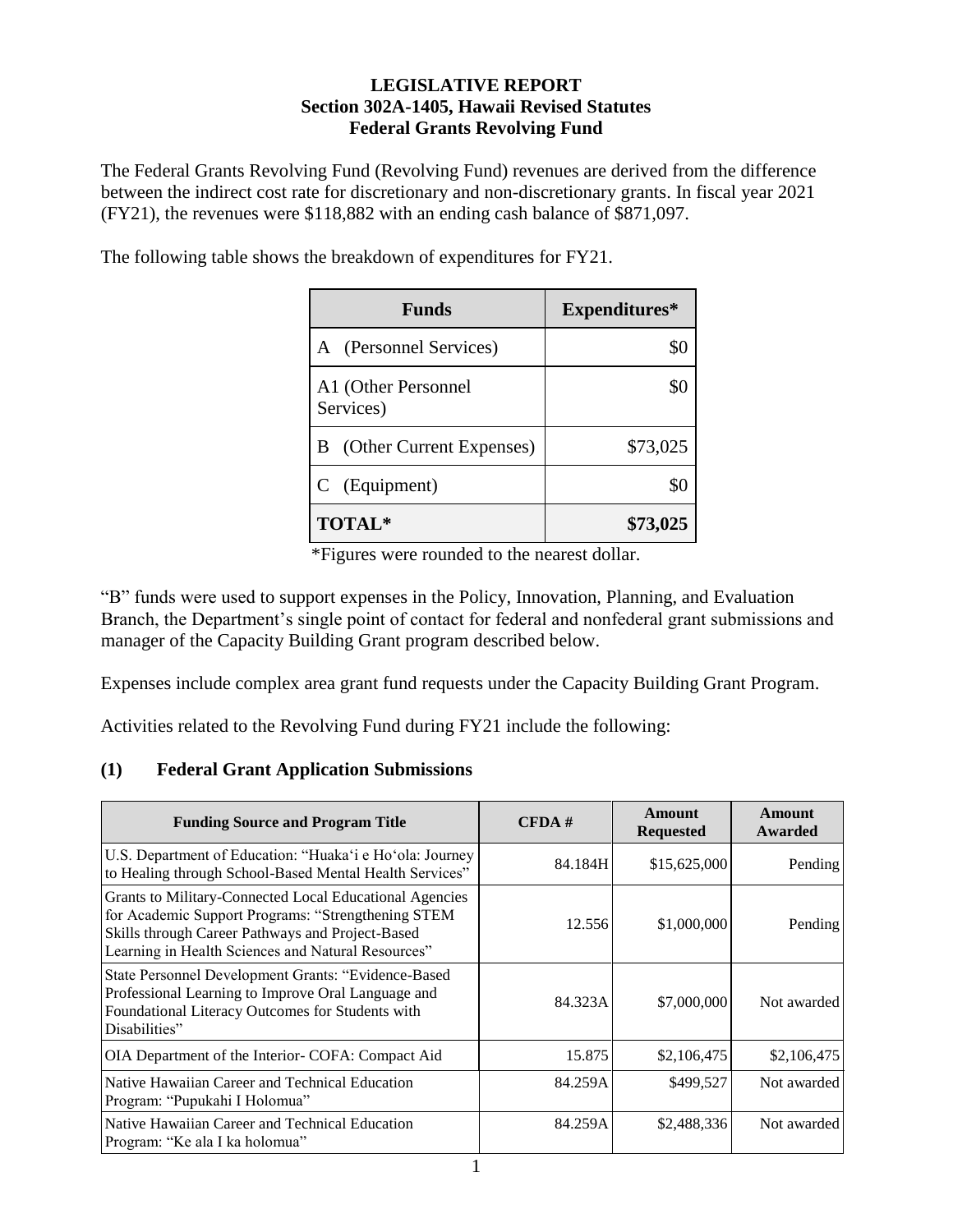|                                                                                                                                                                                                  | <b>Total</b> | \$32,518,879* | $$2,906,025**$ |
|--------------------------------------------------------------------------------------------------------------------------------------------------------------------------------------------------|--------------|---------------|----------------|
| U.S. Department of Education Grants for Enhanced<br>Assessment Instruments: "Hawaii Comprehensive<br>Assessment Program"                                                                         | 84.368A      | \$500,000     | \$500,000      |
| Department of Defense Education Activity World<br>Languages: "Kalaheo Complex K-12 Spanish and Japanese<br>Pipeline with a Project-Based Learning Approach"                                      | 12.556       | \$2,999,991   | Pending        |
| United States Department of Agriculture Team Nutrition<br>Training Grant Meal Recipe Development, Cohort B:<br>"Increasing Access to Local Produce through Standardized<br>Recipes and Training" | 10.574       | \$299,550     | \$299,550      |

\* Figures were rounded to the nearest dollar.

\*\*As of the close of FY21.

### **(2) Native Hawaiian Education Act Grant Application Assistance**

Pursuant to Federal law [20 U.S.C. §7516 (2015)], the Department, in its role as a local educational agency, reviewed all grants submitted for the Native Hawaiian Education Program (CFDA 84.362A) and provided comments, if applicable, to the U.S. Department of Education (USED) for each application. The purpose of the program, administered by USED's Office of Elementary and Secondary Education, Office of Formula Grants, is to develop education programs to assist Native Hawaiians and to supplement and expand programs and authorities in the area of education. The Policy, Innovation, Planning and Evaluation Branch reviewed and commented on 16 grant applications; these applications proposed partnerships with Department schools. The Policy, Innovation, Planning and Evaluation Branch also reviewed and submitted no comments on 23 grant applications; these applications did not propose partnerships with Department schools. Due to the short application timeline, 27 grant applications were submitted without review or comment from the Department. Of the 66 grant applications submitted, USED funded 35 with a total value of \$28,095,645.

# **(3) Capacity Building Grant Program**

The purpose of the Capacity Building Grant Program is to support grant-writing efforts by Department teachers and administrators and to increase funding opportunities at the local level. For FY21, grant awards were allocated to the Campbell-Kapolei Complex Area (\$65,000) and the Kailua-Kalaheo Complex Area (\$40,000). These funds enabled the complex areas to contract with individuals to provide training and support for grant writing to pursue targeted opportunities to meet identified complex area-level needs. The Policy, Innovation, Planning and Evaluation Branch provided ongoing technical assistance.

| Below is a listing of the grants submitted under the Capacity Building Grant Program: |  |  |
|---------------------------------------------------------------------------------------|--|--|
|---------------------------------------------------------------------------------------|--|--|

| <b>Federal Grants</b>                              | <b>Complex Area</b> | <b>Project Description</b>                             | Amount<br><b>Requested</b> | Amount<br>Awarded |
|----------------------------------------------------|---------------------|--------------------------------------------------------|----------------------------|-------------------|
| Department of Defense<br><b>Education Activity</b> | Kailua-Kalaheo      | Military Connected<br>Academic and Support<br>Programs | \$1,000,000                | Pending           |
| Department of Defense<br><b>Education Activity</b> | Kailua-Kalaheo      | <b>World Languages</b><br>Program                      | \$2,999,991                | Pending           |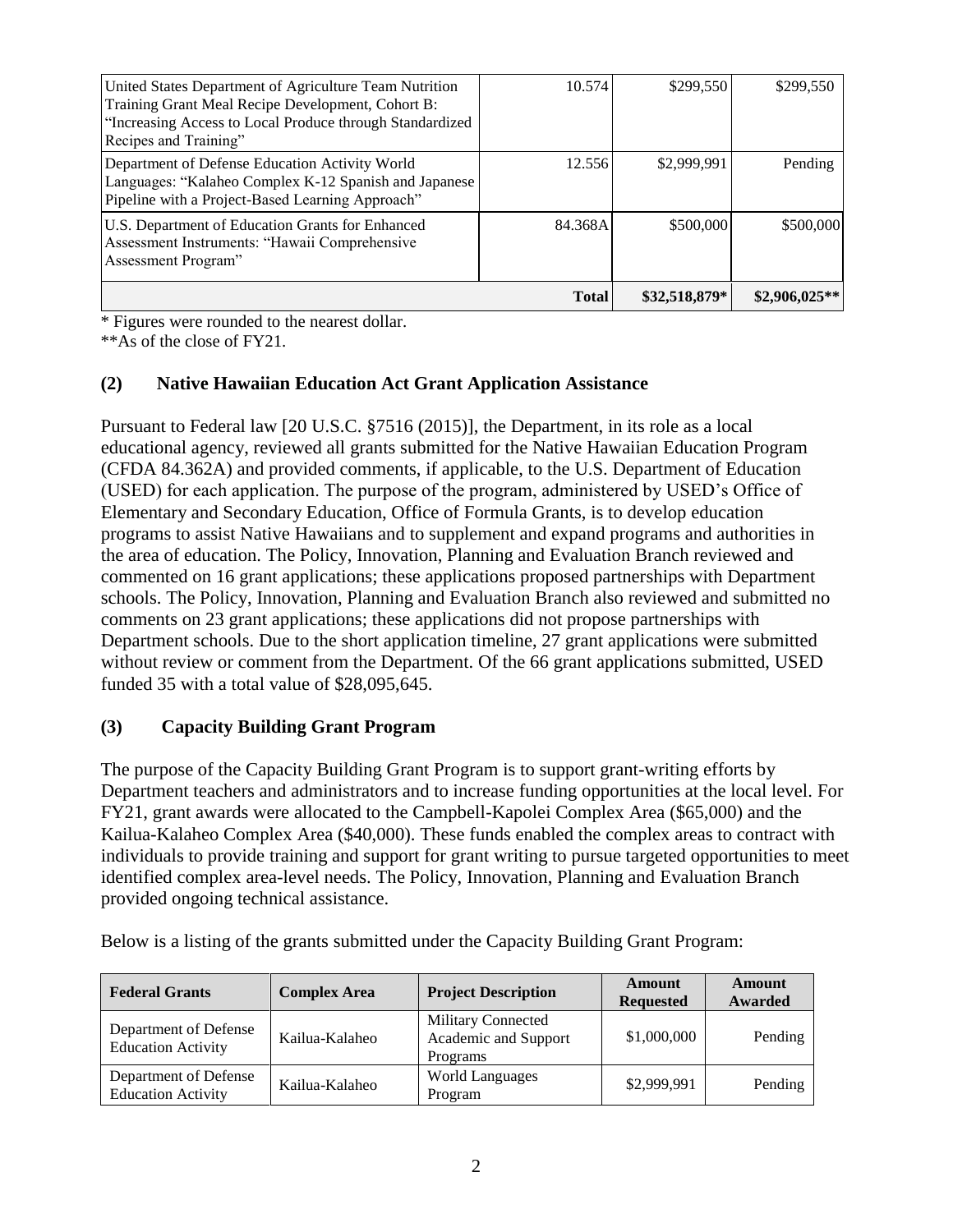| Native Hawaiian Career<br>and Technical<br><b>Education Program</b> | Kailua-Kalaheo                          | Pupukahi I Holomua                                                            | \$499,740                  | Not awarded       |
|---------------------------------------------------------------------|-----------------------------------------|-------------------------------------------------------------------------------|----------------------------|-------------------|
| <b>State Grants</b>                                                 | <b>Complex Area</b>                     | <b>Project Description</b>                                                    | Amount<br><b>Requested</b> | Amount<br>Awarded |
| Office of the Governor                                              | Kailua-Kalaheo                          | <b>GEER</b> Grant                                                             | \$386,000                  | Not awarded       |
| Department of Labor &<br><b>Industrial Relations</b>                | Kailua-Kalaheo                          | <b>Healthcare Grant Program</b><br>- Kalaheo High School                      | \$12,000                   | \$12,000          |
| <b>Other Grant</b><br><b>Opportunities</b>                          | <b>Complex Area</b>                     | <b>Project Description</b>                                                    | Amount<br><b>Requested</b> | Amount<br>Awarded |
| AARP                                                                | Kailua-Kalaheo                          | Livable Communities<br>Grant – Kailua<br>Intermediate                         | \$15,000                   | \$15,000          |
| Catalyze Challenge<br>Grant                                         | Kailua-Kalaheo                          | Career and Technical<br>Education                                             | \$500,000                  | Pending           |
| Harold K. Castle<br>Foundation                                      | Kailua-Kalaheo                          | <b>Castle Innovation Grant</b><br>for School Leaders $-$<br>Aikahi Elementary | \$25,000                   | \$25,000          |
|                                                                     | <b>Total for Kailua-Kalaheo Complex</b> |                                                                               | \$5,437,731*               | $$52,000**$       |

| <b>Federal Grants</b>                                               | <b>Complex Area</b>                       | <b>Project Description</b>                                        | <b>Amount</b><br><b>Requested</b> | <b>Amount</b><br>Awarded |
|---------------------------------------------------------------------|-------------------------------------------|-------------------------------------------------------------------|-----------------------------------|--------------------------|
| Native Hawaiian Career<br>and Technical<br><b>Education Program</b> | Campbell-Kapolei                          | Ke ala I ka holomua                                               | \$2,488,336                       | Not awarded              |
| <b>US</b> Department of<br>Education                                | Campbell-Kapolei                          | Hybrid Online Academy -<br>Kapolei High School                    | \$3,000,000                       | Pending                  |
| <b>UPLINK</b>                                                       | Campbell-Kapolei                          | After school tutoring                                             | \$54,630                          | \$54,630                 |
| <b>State Grants</b>                                                 | <b>Complex Area</b>                       | <b>Project Description</b>                                        | Amount<br><b>Requested</b>        | Amount<br>Awarded        |
| Office of the Governor                                              | Campbell-Kapolei                          | GEER Grant – In class $\&$<br>afterschool                         | \$500,000                         | Not awarded              |
| Office of the Governor                                              | Campbell-Kapolei                          | <b>GEER Grant</b> – Establish<br>Distance Learning                | \$500,000                         | Not awarded              |
| <b>Other Grant</b><br><b>Opportunities</b>                          | <b>Complex Area</b>                       | <b>Project Description</b>                                        | <b>Amount</b><br><b>Requested</b> | <b>Amount</b><br>Awarded |
| <b>Farmers Insurance</b>                                            | Campbell-Kapolei                          | Health Sciences and<br>Cybersecurity – Ewa<br>Makai Middle School | \$25,000                          | Pending                  |
| Hawaii Dental Service                                               | Campbell-Kapolei                          | Mock Health Clinic                                                | \$25,000                          | \$25,000                 |
| <b>State Farm</b>                                                   | Campbell-Kapolei                          | Mock Health Clinic                                                | \$25,000                          | \$5,000                  |
|                                                                     | <b>Total for Campbell-Kapolei Complex</b> |                                                                   | \$6,617,966*                      | \$84,630**               |

\*Figures were rounded to the nearest dollar

\*\*As of the close of FY21